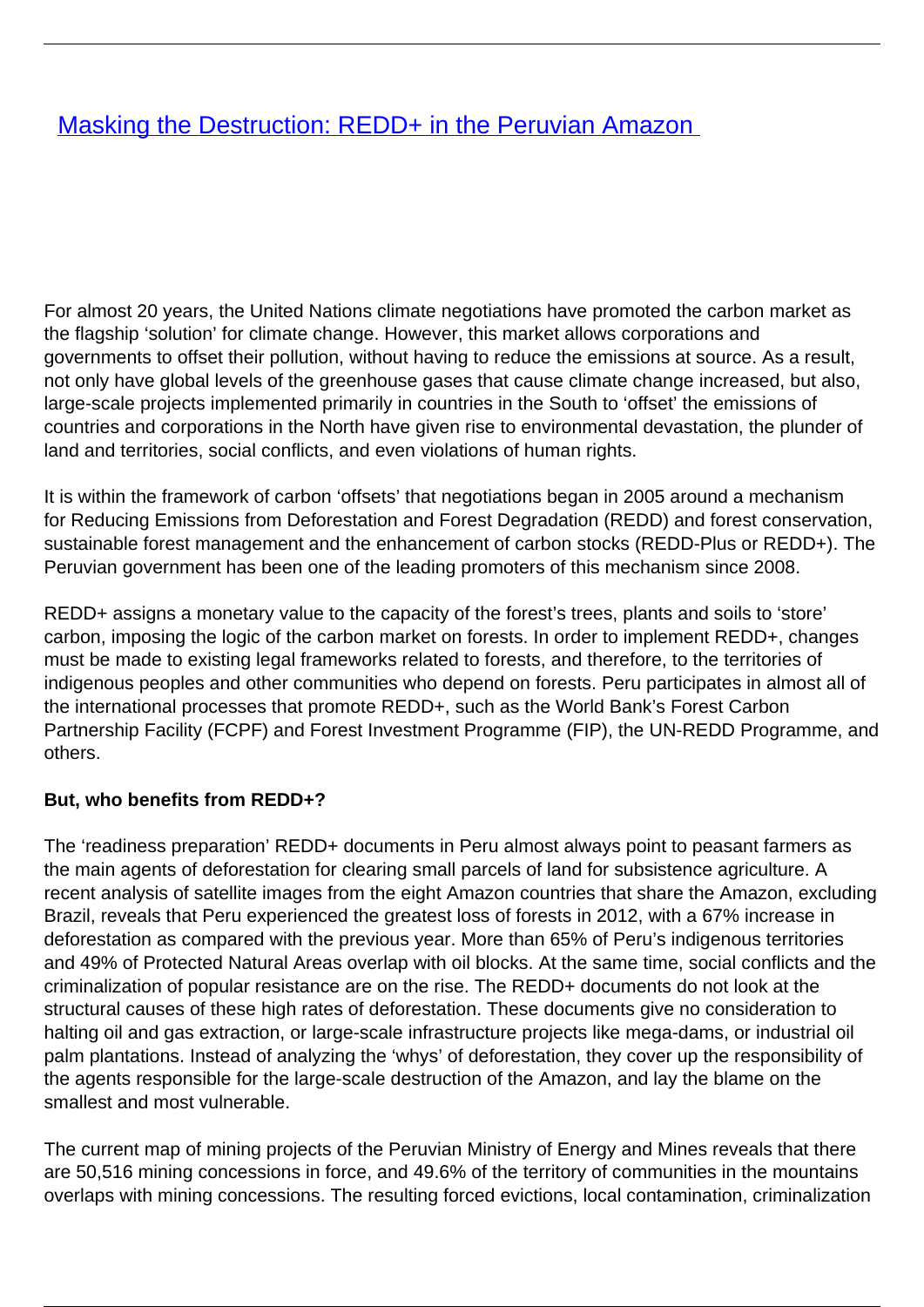of protest and other factors have pushed many communities to seek out other lands. In the meantime, 84% of the Peruvian Amazon region is covered by hydrocarbon concessions, while a decree issued in 2011 declared the construction of 20 large hydroelectric power stations along the Marañon River to be a matter of 'national interest'. Most of the electricity will be exported to Brazil, while the rest will be used for mining megaprojects in the Andean region. Industrial oil palm plantations are also rapidly expanding in the Amazon.

The greater deforestation and the more threats to the forests there are, the more REDD+ projects can be justified. Without challenging or questioning the current extractivist model, REDD+ projects not only generate carbon credits that allow the expansion and legitimization of the activities that are to blame for deforestation, in addition to creating lucrative financial speculation markets, but they are also dependent on this model.

## **The REDD+ process in Peru**

The implementation of REDD+ in Peru began in 2009 when it was selected as a pilot country for two World Bank programmes that zealously promote carbon markets: the FCPF and the FIP. These programmes offer financing for, among other things, opening up the countries of the South to the carbon market in connection with forests. In order to access FCPF funds, countries must submit a REDD+ Readiness Preparation Proposal (R-PP). Peru's R-PP was accepted in 2011, although it still lacks final approval. The R-PP leads to a National REDD+ Strategy as well as a National Investment Strategy developed in the framework of the FIP.

The FCPF and FIP also receive funding from the Inter-American Development Bank (IDB), several European governments, the United States and Japan, as well as private actors like the UK old giant British Petroleum (BP). History demonstrates, however, that these actors have facilitated activities that are underlying causes of deforestation, marginalizing peoples who depend on the forests. For example, the IDB also finances such destructive initiatives as the Camisea gas project and the rezoning of land for the expansion of oil palm plantations in the Amazon. So, if the agenda is to continue with a destructive extractivist model, then what are the real interests behind pushing forward REDD+ in Peru?

The controversial Camisea project for the extraction of natural gas in the middle of the Amazon rainforest also involves the construction of hundreds of kilometres of gas pipelines, fractionation and liquids recovery plants, ports, access roads and the installation of power lines, in areas which overlap with numerous communal reserves, indigenous territories and national parks. The proposed expansion of the Camisea project overlaps with the Kugapakori, Nahua, Nanti and others Territorial Reserve (RTKNN), which is home to indigenous peoples living in different stages of voluntary isolation and initial contact. The reserve also serves as a buffer zone of the Manu National Park, where, according to UNESCO, the biological diversity "exceeds that of any other place on Earth."

In December 2012, the IDB provided the Peruvian government with US\$1 million to 'protect' indigenous reserves for peoples living in voluntary isolation. However, the category of 'indigenous reserve', in accordance with national legislation, allows extractive activities if the government considers them to be a 'public necessity'. In this way, funding is being provided for studies to recategorize five territorial reserves, including the RTKNN, as indigenous reserves, exposing them to possible interventions. In addition, under the discourse of 'protection', the funds will also be used for "an analysis of avoided deforestation" on the reserves for peoples in voluntary isolation or initial contact – in other words, an assessment of carbon 'stocks'. Also specified is the design of "a financial mechanism for their protection with the sale of carbon credits" through a REDD+ project. In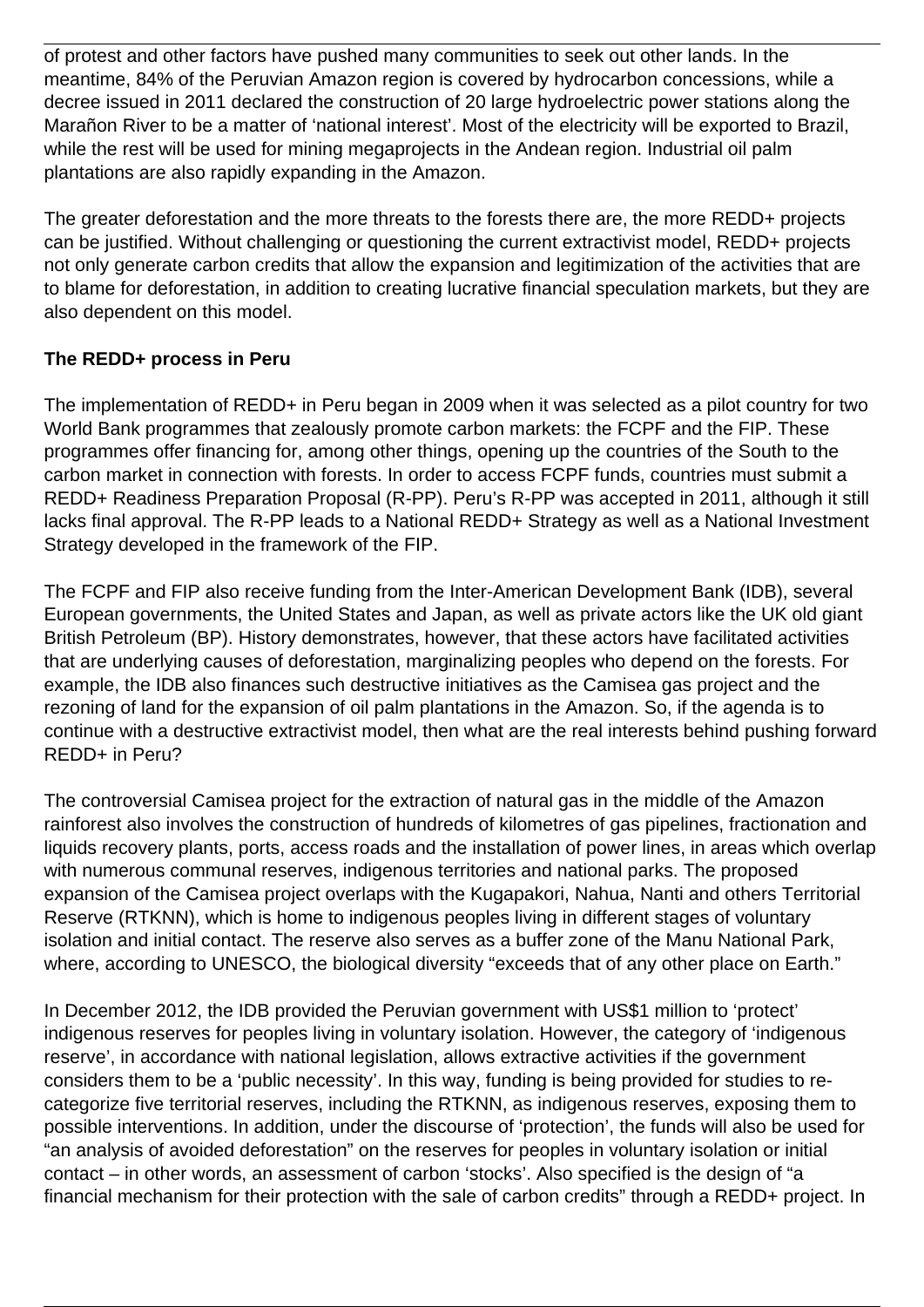2002, in another attempt to clean up its image, the IDB approved a US\$5 million loan to the government of Peru to strengthen its capacity to supervise and monitor the "environmental and social impacts of the Camisea project" and establish initiatives for "sustainable and harmonious development in its area of influence." However, in 2003, it granted a loan of US\$135 million to a private consortium for the construction of the main gas pipelines for the Camisea project, thus providing support for the "gas transportation component" of the project. In 2007, it approved a US\$400 million loan to a private consortium headed up by Hunt Oil. REDD+, in reality, makes it possible to secure rights over the carbon credits on the reserve, while legitimizing extractive activities in the area.

In the meantime, Pluspetrol, the oil company that heads up the Camisea consortium, signed an agreement in 2013 for a UN carbon market offset project involving its gas processing plant. The company claims that it will reduce the plant's carbon emissions by installing two waste heat recovery units and thus avoiding the installation of hot oil heaters, which means avoiding the additional burning of fossil fuels. Through this project, Pluspetrol will be able to generate carbon credits up until 2020 and sell them on the carbon market, thus further boosting its profits. However, behind the company's discourse of 'energy efficiency' and 'sustainability' is the reality of a mega-project that is causing destruction to the territories and peoples of the Urubamba valley. The carbon market is not only legitimizing the operations of an oil company, but also supporting their expansion

#### **What is the 'plus' in REDD+?**

The 'plus' (+) in REDD+ refers to the inclusion of activities aimed at (1) conservation of forest carbon stocks, (2) sustainable forest management and (3) enhancement of carbon stocks. Although these may sound like positive proposals, the reality is that these 'activities' even further open up forested areas to the entry of corporations and private interests.

During the 2008 UN climate negotiations, the Peruvian Ministry of the Environment (MINAM) announced the National Forest Conservation Programme (PNCB), with the objective of conserving 54 million hectares of forest, including protected areas, concessions for ecotourism and conservation, territorial reserves for indigenous people in voluntary isolation, and Amazon wetlands. The programme also set a target to reduce net deforestation to zero by 2020. With financial support from the German, U.S. and Japanese governments, the PNCB acts as the umbrella programme in which REDD+ would be included for 'carbon dioxide sequestration'. Through the PNCB, the government of Peru is promoting an initiative through which indigenous communities would be paid around US\$3.7 per hectare per year, during a five-year period, in exchange for the commitment to 'guard' the forests where they live. The agreements cover the total number of hectares of forests of the communities. They not only strip them of their autonomy and control over the use of their territories, but in addition, they create conflicts between and within communities as they require 'monitoring' and 'policing' among themselves.

Meanwhile, the imposition of national parks or protected areas has also led to the forced displacement of local communities. In the forests of northern Peru, for example, the community of Nuevo Lamas has been resisting the Cerro Escalera Regional Conservation Area. The park authorities have restricted their access to the forest for hunting and gathering and prohibited their traditional system of shifting cultivation. In 2010, charges were brought against three members of the community for practicing this system of agriculture. In addition to Nuevo Lamas, there are other communities that depend on this area for vital forest resources. Charges have also been brought against eight members of the community of Alto Pucalpillo – where community members only have title to the area around their houses – for the deforestation of 0.25 ha in order to make a small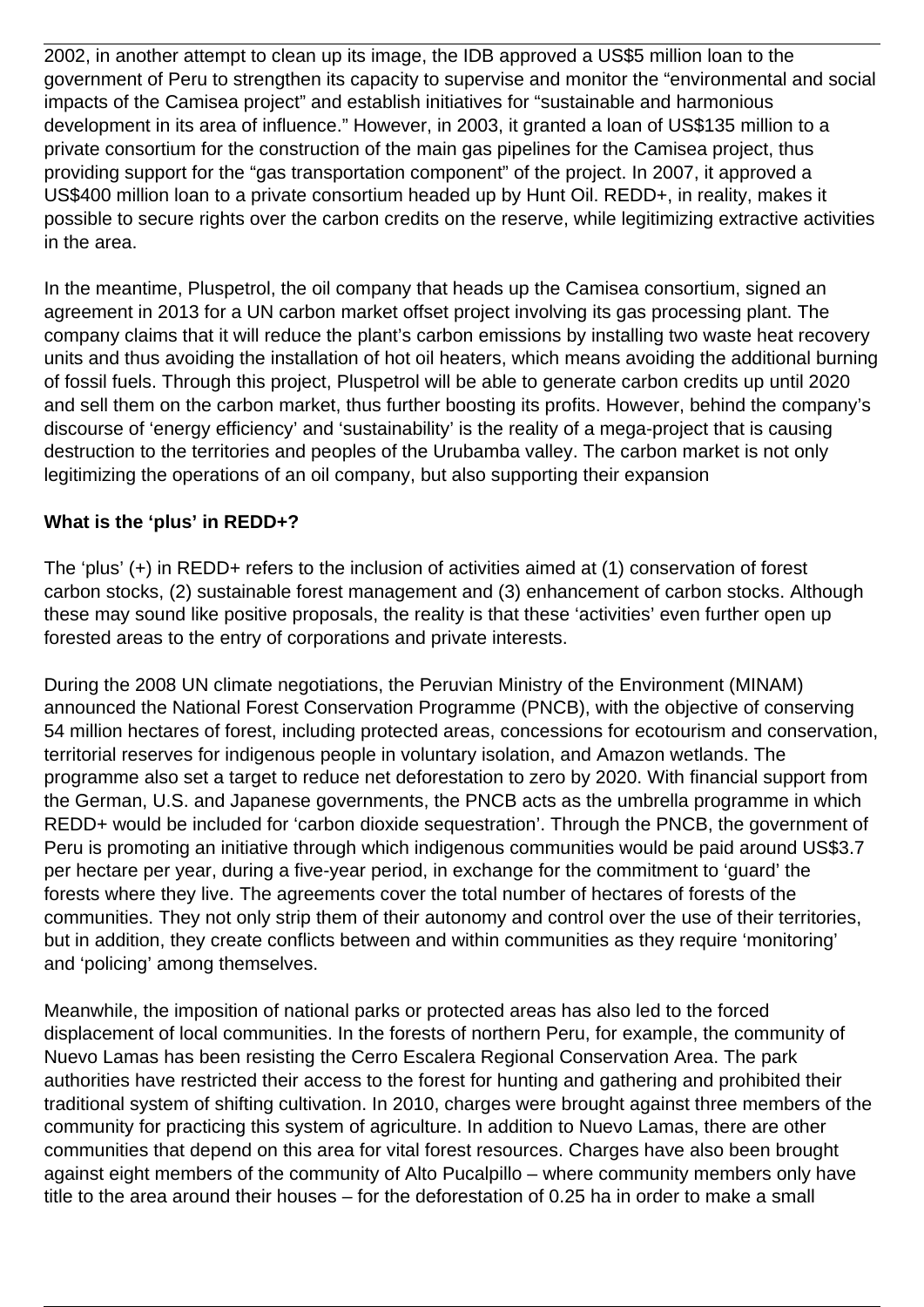campsite where they could grow food during hunting and gathering expeditions. According to a study currently in progress, there are at least 32 communities where the inhabitants have land titles that only cover their houses, and at least 13 that are not even officially recognized. Meanwhile, the 132,000-hectare Cerro Escalera Regional Conservation Area has been created alongside hundreds of thousands of hectares of private 'conservation' concessions granted to NGOs and private companies.

REDD+ also fosters industrial logging operations and the establishment of monoculture tree plantations. FIP financing, for example, includes funds for the following actions: (1) granting forest concessions for the extraction of timber, preferably with 'certification', from organizations like the Forest Stewardship Council (FSC). This serves as a strong incentive for industrial logging, an activity that has already been heavily challenged in Peru by local communities, and is a significant cause of deforestation; (2) promoting 'carbon positive' agriculture, such as oil palm plantations, which already have national and international support as an alternative to plantations for drug trafficking; and 3) promoting large-scale tree plantations, including the recommended establishment of 250,000 hectares of plantations in Cajamarca and Huánuco, near San Martín and Ucayali.

## **"Re-creating" life?**

The controversial Conga mining project planned by Newmont-Buenaventura-World Bank (Minera Yanacocha) in the northern region of Cajamarca has become a symbol of the struggle to protect water. The proposed site for the open-pit mine is at the headwaters of a river basin that supplies five micro-basins, affecting more than 600 springs in addition to the imminent loss of numerous lakes, with drastic impacts on the population. As a result, the company is offering to 're-create' the lakes with artificial reservoirs to 'compensate' for their destruction. However, it is impossible to make this replacement and much less to 'compensate' for the lost natural lakes with manmade reservoirs. Local communities and governments have been waging months of intense protests, for which they have been violently criminalized and pursued. Just as REDD+ generates a system of carbon offsets to compensate for atmospheric pollution, numerous markets are being promoted that would allow for other 'services' provided by nature to be marketed or even 're-created' – such as, in this case, the water cycle. The idea that the destruction can be 'offset' is extremely dangerous and serves to cover up increased extraction and devastation.

### **A logic of accumulation**

The foundations of REDD+ are rooted in the carbon market. REDD+ establishes the fragmentation of territories into commodities, now also including 'environmental services', biodiversity, water, and others. As hard as some may try to change its objectives, REDD+ is being financed, implemented and planned to serve as a carbon market mechanism. As with any market, investors are concerned above all with the "value" and quality of the merchandise. The experience of recent years has demonstrated that REDD+ projects establish packages of ownership rights over trees, plants, forests and soils to be appropriated by powerful actors.

REDD+ is based on the premise that, without challenging the extractivist model or tackling the underlying causes, adding a monetary value to the carbon cycle will create sufficient incentives to reduce deforestation. This clearly does not work. Deforestation and forest degradation are driven by an economic logic of continuous 'growth' that depends on extraction and, therefore, large-scale deforestation and the plunder of communities who depend on forests. This same logic views the functions and cycles of nature as commodities; it views forests as tree plantations, and the many 'values' of forests as a single monetary 'value'. This logic aims to blind us to the many possible